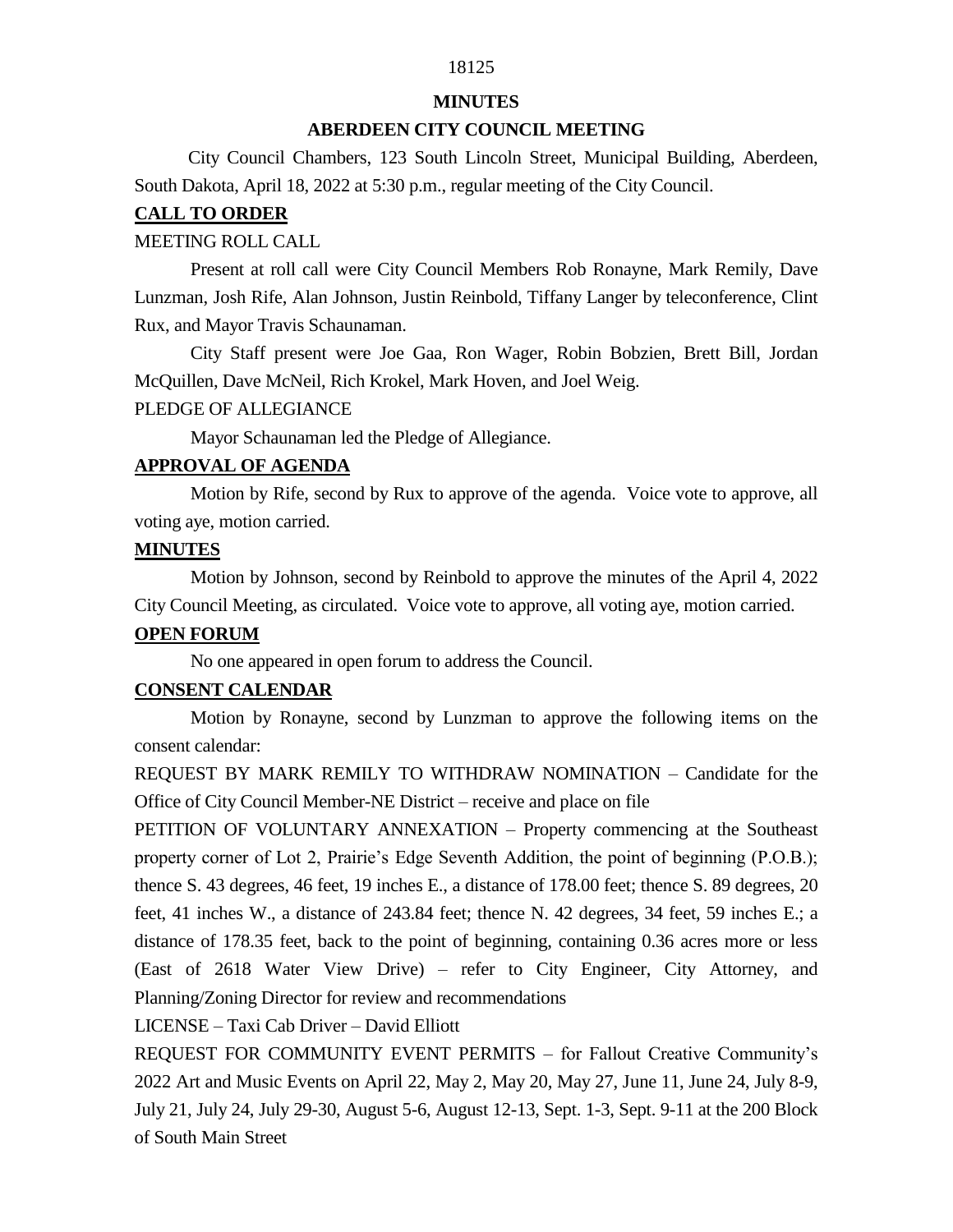REQUEST TO SERVE AND PERMIT – the consumption of alcoholic beverages at the Wylie Park Pavilion on June 24, 2022 for a Fehr/Scott Wedding

LOTTERY NOTICE – Aspire Foundation, Inc. – receive and place on file

Voice vote to approve, all voting aye with Remily abstaining on Item A, the request to withdraw his nomination-Candidate for City Council-NE District, motion carried.

#### **NEW BUSINESS**

### ORDINANCE NO. 22-04-06

City Attorney Ron Wager explained Ordinance No. 22-04-06 prohibiting chronic nuisances and criminal activity public nuisances presented for first reading. Motion by Ronayne, second by Remily to approve first reading of Ordinance No. 22-04-06 adding provisions regarding chronic nuisances and criminal activity public nuisances to the Aberdeen City Code. Discussion followed. Bob Schatz was present to discuss his concerns as a property owner. Roll call vote to approve, all voting aye, motion carried.

## ORDINANCE NO. 22-04-07

City Attorney Ron Wager explained Ordinance No. 22-04-07 regarding alcoholic beverages in parks and recreation facilities. Motion by Remily, second by Rux to approve first reading of Ordinance No. 22-04-07 amending the Aberdeen City Code regarding the consumption and sale of alcoholic beverages in the municipal parks and recreation facilities.

Discussion followed with comments from Parks, Recreation & Forestry Director Mark Hoven. Roll call vote to approve, all voting aye, motion carried.

PUBLIC HEARING ON SPECIAL LIQUOR LICENSE FOR ABERDEEN AREA CHAMBER OF COMMERCE

Mayor Schaunaman opened a hearing on an application for a Special One-Day On-Sale Liquor License on May 12, 2022 for Aberdeen Area Chamber of Commerce's Business After Hours at Steven Lust Automotive,  $1314 - 6$ <sup>th</sup> Avenue, SW. No public comments were received so Mayor Schaunaman closed the hearing. Motion by Ronayne, second by Reinbold to approve of the issuance of a Special One-Day On-Sale Liquor License on May 12, 2022 for Aberdeen Area Chamber of Commerce's Business After Hours at  $1314 - 6$ <sup>th</sup> Avenue, SW. Voice vote to approve, all voting aye, motion carried.

TERMINATION OF JOINT POWERS AGREEMENT AND NEW AGREEMENT FOR USE OF SCHOOL AND CITY PARKS AND RECREATION FACILITIES BETWEEN THE CITY AND ABERDEEN SCHOOL DISTRICT

City Attorney Ron Wager explained the request for approval of the termination of a joint powers agreement and a new agreement for cooperative use of school facilities and city parks and recreation facilities between the City and the Aberdeen School District. Discussion followed with comments from Parks, Recreation & Forestry Director Mark Hoven. Motion by Remily, second by Rux to approve of the termination of the joint powers agreement by and among Northern State University, Aberdeen School District No. 6-1, and the City of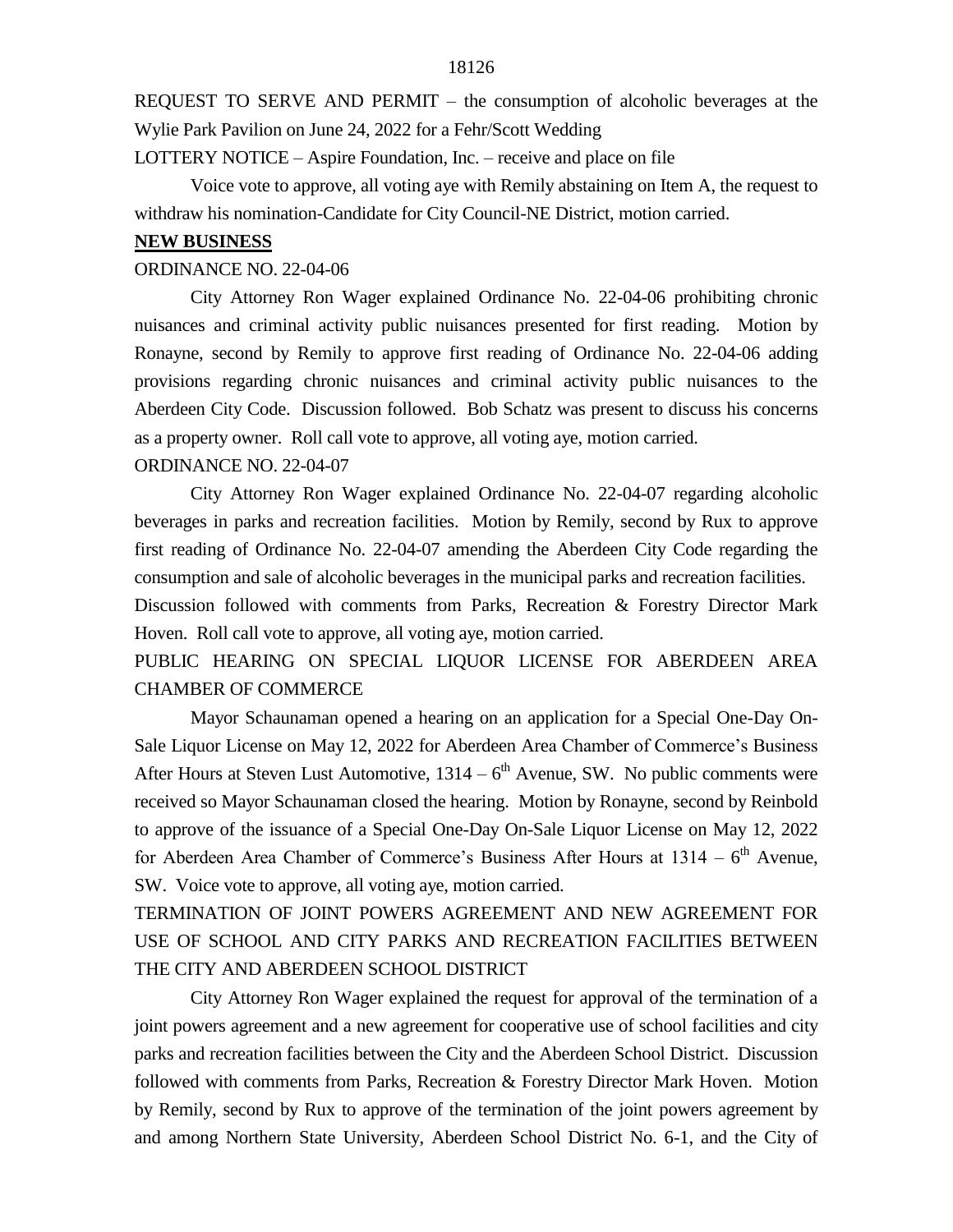Aberdeen regarding the former Clark Swisher Activities Complex, approve the agreement between the City of Aberdeen and the Aberdeen School District No. 6-1 for cooperative use of public facilities, and authorize the City Manager to execute the same. Roll call vote to approve, all voting aye, motion carried.

PUBLIC HEARING ON RETAIL ON-OFF SALE MALT BEVERAGE LICENSE FOR HUB CITY SOFTBALL ASSOCIATION, INC.

Mayor Schaunaman opened a hearing on an application for a new Retail On-Off Sale Malt Beverage & SD Farm Wine License for Hub City Softball Association, Inc. at Players Field South Softball Complex Concession,  $3815 - 8$ <sup>th</sup> Avenue, NE. No public comments were received so Mayor Schaunaman closed the hearing. Motion by Remily, second by Rux to approve of the issuance of a Retail On-Off Sale Malt Beverage & SD Farm Wine License for Hub City Softball Association, Inc. at the Players Field South Softball Complex Concession,  $3815 - 8$ <sup>th</sup> Avenue, NE. Voice vote to approve, all voting aye, motion carried. BID FOR HIGH PRESSURE SEWER CLEANER AND VACUUM EXTRACTOR FOR PUBLIC WORKS DEPARTMENT – UTILITY DIVISION

City Engineer Robin Bobzien requested approval to award the bid for the High Pressure Sewer Cleaner and Vacuum Extractor for the Public Works Department – Utility Division to Flexible Pipe Tool in the amount of \$316,796.00 and declare surplus a 2014 High Pressure Sewer Cleaner and Vacuum Extractor for trade in to Flexible Pipe Too. Motion by Ronayne, second by Johnson to award the bid for the High Pressure Sewer Cleaner and Vacuum Extractor to Flexible Pipe Tool in the amount of \$316,796.00, to declare surplus a 2014 High Pressure Sewer Cleaner and Vacuum Extractor for trade in to Flexible Pipe Tool, and authorize the City Manager and Finance Officer to sign all necessary documents after approval by the City Attorney. Roll call vote to approve, all voting aye, motion carried.

SD DOT 5304 GRANT AGREEMENT WITH ABERDEEN RIDE LINE

Transportation Director Rich Krokel requested approval of a SD Department of Transportation Sec. 5304 Grant in the amount of \$29,404.15, of which the Federal share is \$23,523.32 and the City's share is \$5,880.83, for the leadership planning and training for Aberdeen Ride Line staff. Motion by Johnson, second by Rux to approve of the SD Department of Transportation Sec. 5304 Grant in the amount of \$29,404.15 and authorize the City Manager to sign the grant agreement. Roll call vote to approve, all voting aye, motion carried.

#### PAYMENT REQUESTS FOR AIRPORT IMPROVEMENT PROJECTS

Transportation Director Rich Krokel requested approval of the following payments for work on Airport Improvement Projects: Payment #15 – AIP #3-46-0001-43-2021 Taxiway Geometry – Helms & Associates in the amount of \$8,830.09; Payment #29 – AIP #3-46-0001-43-2021 Taxiway Geometry – Helms & Associates in the amount of \$3,814.57; Payment #35 – AIP #3-46-0001-40-2019 Reconstruction of Taxiway 'C' – Helms &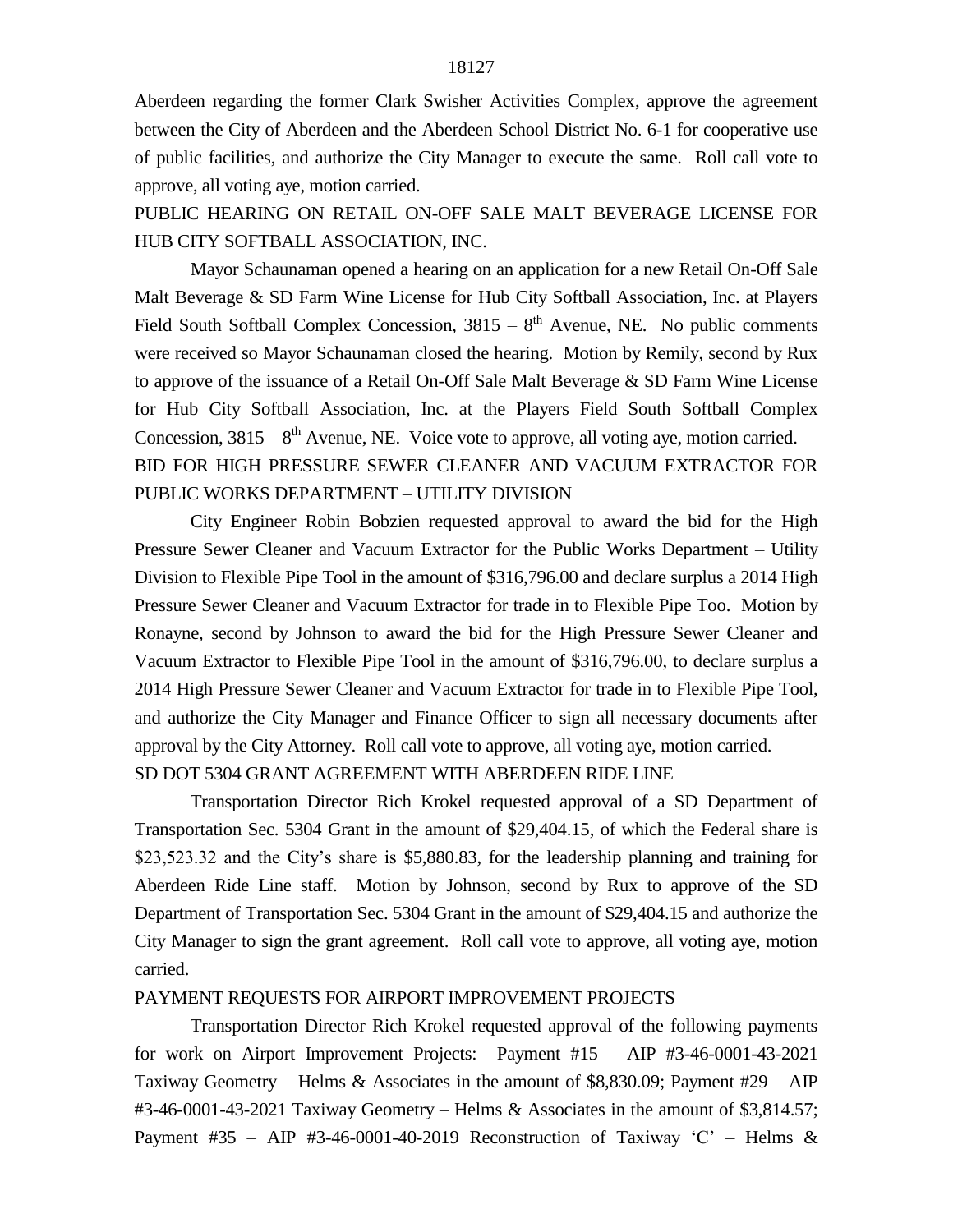Associates in the amount of \$145.05. Motion by Ronayne, second by Reinbold to approve and authorize the City Manager to sign the payment requests for work on the Airport Improvement Projects. Roll call vote to approve, all voting aye, motion carried.

### **REVIEW AND APPROVAL OF CLAIMS**

Motion by Lunzman, second by Rife to approve payment of the bills listed for April 18, 2022. Bills having been audited by the Finance Officer and fully itemized and authorize the Mayor or City Manager to sign, and the Finance Officer to countersign, all warrants for payment of the following approved bills: SD Department of Revenue 84,674.97; Wellmark Blue Cross/Blue Shield 162,873.94; Elavon 3,250.00; Mary Ell 144.83; Kennard Wike 22.60; Becca Tullar 40.97; Marcus Ackerman 55.01; Colton Zumpfe 53.12; Cory Gollnick 41.42; Cory Gollnick 27.07; Hayden Properties 36.26; Krause Family 87.35; The LLC 77.82; Midwest Alarm Company 300.00; American News 110.76; Aberdeen Chamber of Commerce 27,630.00; Aberdeen School Dist. 6-1 2,275.00; Animal Care Clinic 247.80; Helms & Associates 27,429.08; MARCO Technologies LLC 130.04; RDO Equipment Co. 546.31; Aberdeen News 547.12; Dakota Doors Inc. 423.47; Northern Plains Animal Health 87.07; Leidholt Electric LLC 10,000.00; City Treasurer 100.00; Hawkins Inc. 5,629.20; Dakota Electronics 607.71; Vosika Fencing 20,919.00; Cole Papers Inc. 16,441.19; Farm Power Mfg. Inc. 76.80; Graham Tire Co. 551.28; Auto Value Parts/Hedahls 1,493.02; Heiman Inc. 474.45; House of Glass Inc. 123.48; Joel Weig 224.00; Steven Lust Automotive 219.83; M-B Companies Inc. 8,877.65; Mac's Inc. 396.10; Mattern Diesel Service 108.00; Sewer Duck Inc. 200.00; Sanford Health Occupational 3,837.00; B & B Contracting 23,121.00; Double A Plumbing LLC 2,365.84; Minnesota Knife 450.00; Northern Electric 7,293.47; CenturyLink 4,367.25; Pantorium 16.00; Dakota Supply Group 835.73; Midstates Group 1,859.05; Safety Service Inc. 879.80; Avera St. Luke's Hospital 6,725.45; Schwan Welding & Boiler 157.00; SHARE Corp. 2,159.05; Sherwin-Williams Co. 178.86; Crawford Trucks & Equipment 384.22; Stan Houston Equipment Inc. 209.31; Diesel Machinery Inc. 564.28; Baker & Taylor Inc. 1,895.64; DEMCO Inc. 140.25; Gale/Cengage Learning 503.09; Mission Mgmt. Information 2,625.09; Fastenal Company 571.86; Totally Tubular Mfg 71.95; Blair Scoular 108.00; Banner Associates Inc. 3,705.90; Crystal Harper 131.25; Brad Gardner 48.00; Mattern Electric 76.53; Badger Meter Inc. 580.98; Ray Payer 270.00; Ladner Electric 457.40; Aberdeen Exchange Club 244.62; Cassie Mraz 116.25; Tim Reed 548.00; Dependable Sanitation 24,387.90; Dakota Ink & Tomer 239.96; Harr Motors 150.00; Swanberg Construction 665,702.00; WISP Services LLC 60.00; M & T Fire & Safety Inc. 1,356.76; Alexis LaFave 117.00; USA Blue Book 1,431.19; Cartney Bearing Co. 172.71; Wale Apparatus Co. Inc. 193.76; Caleb Crosby 750.00; Pauer Sound & Music Inc. 1,277.90; Dawn M. Menning 41.25; Titan Access Productivity 153.13; Hub City Radio 500.00; Dell Marketing LP 38,247.00; Executive Management 466.00; Jerry Taylor 90.00; Barry Dunlavy 48.00; Climate Control 19,171.62; Toysmith 1,186.56; West Payment Center 391.05; Stacy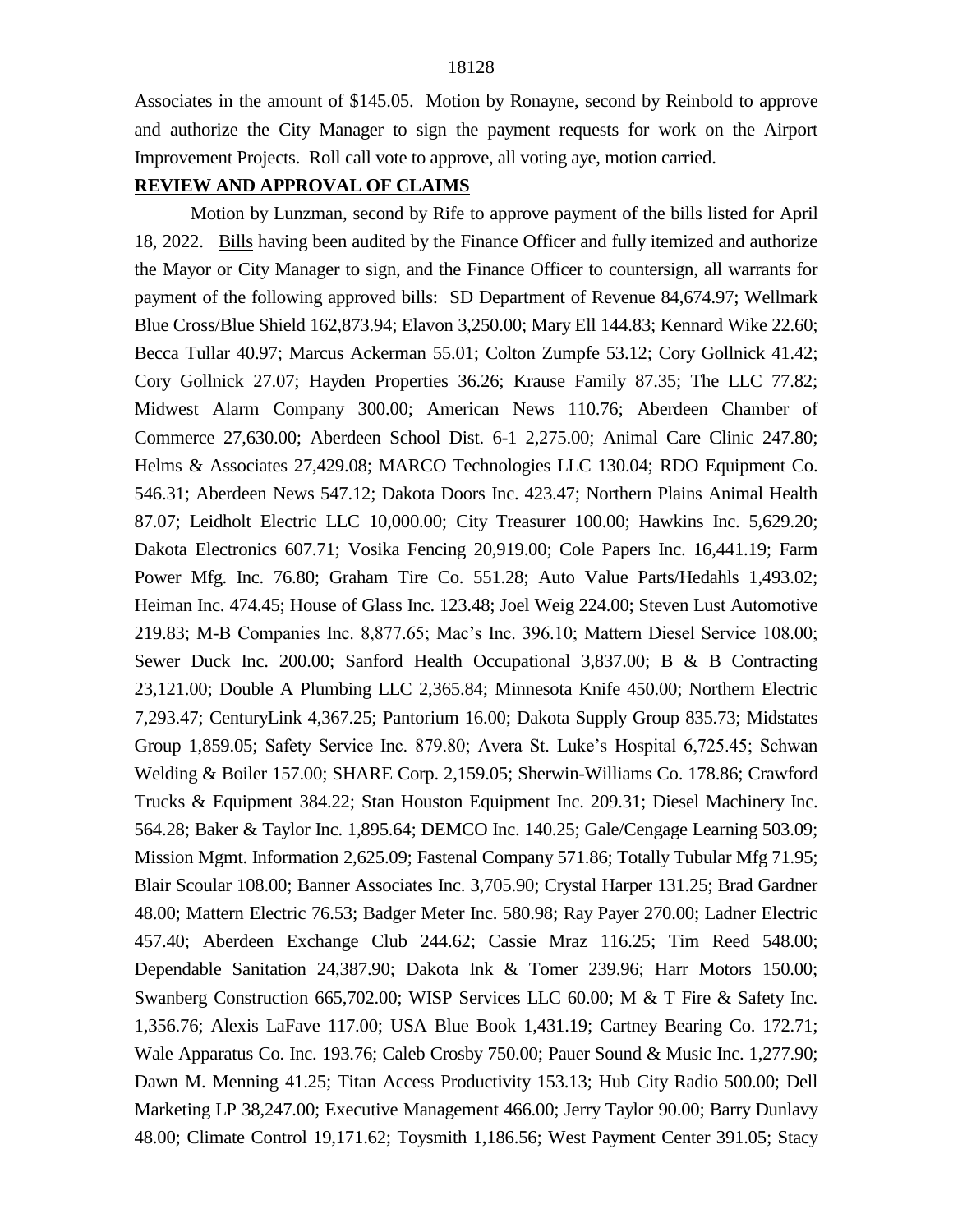Vrchota 224.00; Barton Heating & A/C Inc. 1,750.66; Dakota Broadcasting LLC 1,250.00; Jarman's Water Systems 397.50; Dakotaland Autoglass Inc. 93.46; NVC 716.92; MTI Distributing 20,404.31; Dakota Fence Co. 2,385.00; McMaster-Carr Supply Co. 124.90; William Cantalope 330.00; Aaron Johnson II 84.00; Bismarck Tribune 348.00; SD Assn. Rural Water Systems 1,515.00; Action Pest Control 300.00; Robert Braun 100.00; Federal Express Corp. 15.89; Ken's Superfair Foods 277.31; Century Business Products 224.94 Menards 3,878.18; Shannon Broderson 285.00; Bound Tree Medical LLC 4,906.43; Matthew Bender & Co. Inc. 78.08; Aberdeen Hockey Assn. 450.00; Convention Visitors Bureau 50,028.52; Dakota Fluid Power Inc. 653.68; McQuillen Creative Group 3,830.00; Jeromy Thorstenson 56.00; Borns Group 7,606.05; Killoran Trucking & Brokerage 6,368.26; Spectrum Promotional Products 8,338.80; OCLC Inc. 1,948.72; Impact Janitorial 2,495.41; Valley City Times Record 274.00; Ferguson Waterworks 3,341.70; David Lawn & Snow 75.00; ThingTech 1,853.04; Evergreen Enterprises 315.67; Matheson Tri-Gas Inc. 882.85; Boys & Girls Club 100,000.00; Commtech Inc. 149.99; POMP's Tire Service 2,496.28; SD Humanities Council 50.00; MV Sport-MV Corp. Inc. 3,436.00; Combined Bldg. Specialties 8,970.00; Camby's Pass Inc. 2,855.94; American Solutions for Business 652.30; GALLS Inc. 286.46; Brett Bill 48.00; DSS Image Apparel 859.00; Advance Auto Parts 227.56; Dakota Potters Supply 2,316.59; Tyson Paulson 100.00; Karli Stubbe 112.00; Jordan Menken 128.00; SDNOA 200.00; Ingram Library Services 3,549.09; Vollan Oil Co. 3,369.93; Holm Co. 6,661.74; Steve Markley 312.00; Janway Company USA Inc. 211.70; Plunkett's Pest Control 230.67; Patricia Brosz 1,155.00; Randy Murphy 418.00; Midcontinent Communications 1,985.70; Aramark Uniform Services 1,546.44; Titan Machinery 8,275.54; SD Airports Conference 70.00; Fun Express, LLC 3,539.16; Curt Fredrickson 492.00; Tyler Bierman 35.00; GRAINGER 158.25; Geffdog Designs 2,369.33; Jefferson Partners LP 1,074.79; Cooper Animal Clinic PC 575.13; Bowers Tree Service 4,950.00; Crescent Electric Supply 283.72; Midwest Pump & Tank 21.30; Coast to Coast Solutions 720.64; Harlow's Bus Sales Inc. 697.19; Makynna Snow 208.00; Diamond Dry Cleaning 7.39; Christine Stoltenberg 156.00; A-1 Sanitation 602.92; North Star Logistics LLC 4,784.17; KEI 1,547.96; G & R Controls Inc. 8,290.78; Tri-State Water Inc. 181.50; United Parcel Service 94.22; Domino's Pizza 535.52; Haylee Mork 143.00; Kanopy, Inc. 32.00; NAPA Central 581.11; Justin Ellenson 54.00; Alec Schoof 120.00; Sansio Inc. 910.00; Mark Hamson 495.00; Novella Pharris 7.50; Tiffany Straley 89.44; Sarah Knie 11.25; Rogelio Ventura-Ortley 123.75; Quality Equipment & Service Inc. 314.39; Affordable Funeral Supply 1,990.78; Angela Williams 24.36; Kaseya US, LLC 23,119.58; Chance Rides Manufacturing 348.15; Spencer S. Aberle 90.00; Robyn Ewalt 210.00; Efraimson Electric Inc. 3,588.38; Northern Plains Psych. 650.00; BMI Supply 20,051.91; Aberdak Club 1,290.00; Footprints Media 225.60; Lyla Agius Designs 341.25; Carla Jo Krege 252.00; Daniel Orr 252.00; Luke Bunke 324.00; Office Depot 733.75; Hillyard Sioux Falls 2,846.69; Tyler Oliver 180.00;